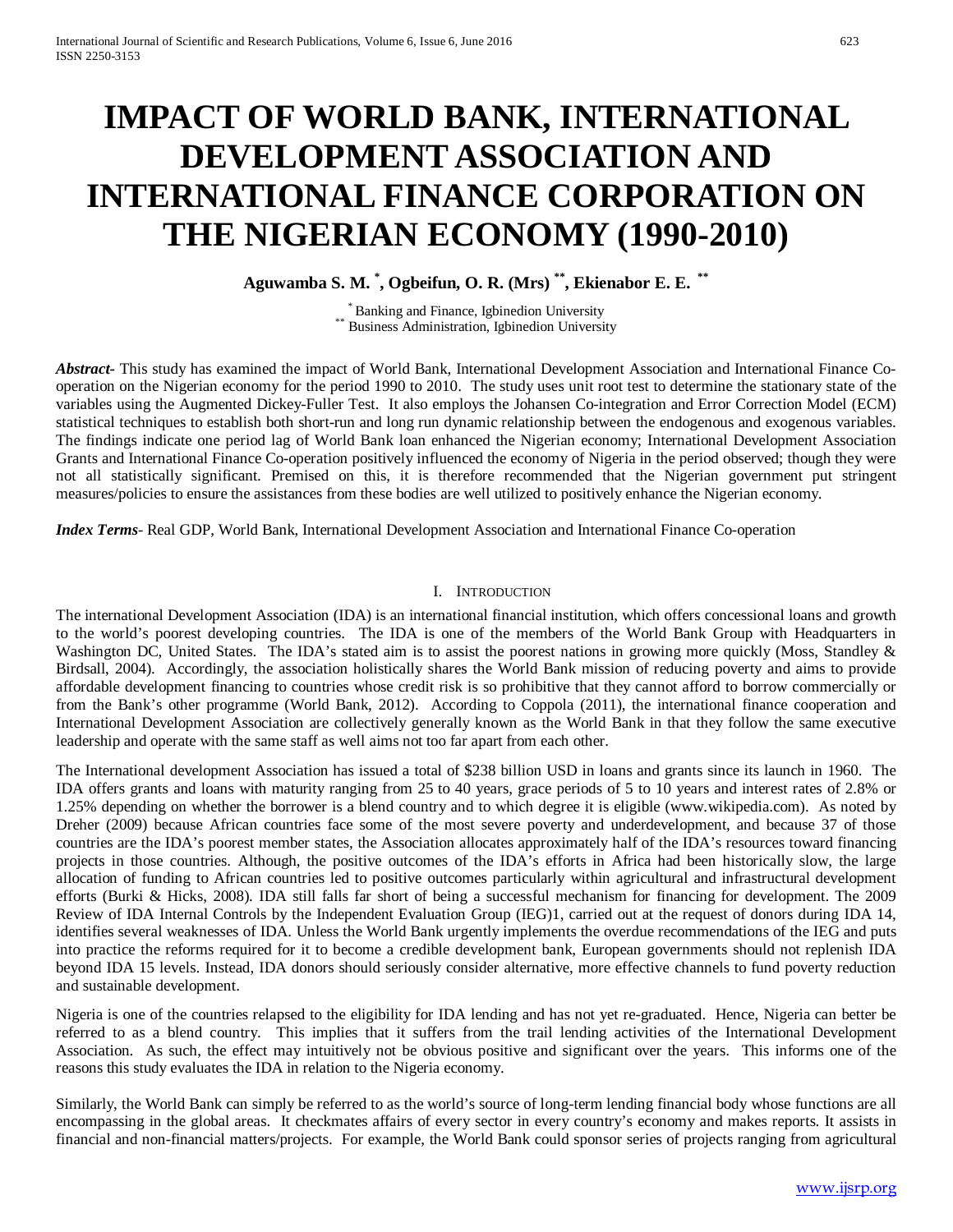development projects to roads infrastructure, hospitals, extending loans/grants to needing countries. Nigeria as a country has benefitted from the World Bank by way of debt borrowing and projects sponsorship supports. Nigeria has also benefitted from World Bank sponsored agricultural Development project. As noted by Chukwuemeka and Nzewi (2011), the World has championed agricultural development programme in Nigeria and form of foreign aid. They posit further that the World Bank has not also performed so well in the project preparation, appraisal and supervision. Similarly, the problem is made worse by late delivery of aide memoirs. The World Bank aide-memoirs, which ought to help in programme implementation, have not been delivering for example to the Agricultural Development programme on good time in Nigeria (Chukwuemeka & Nzwi, 2011). Further, the frequency of supervision and intensity of supervision during the programme cycle has however not been very good in Nigeria and other African countries (ENADEPICR, 2005).

The World Bank also renders support to developing countries in the area of health and education. A European Civil Society Statement (2010) reports that the World Bank recently funded a private health insurance project in Nigeria at a cost of approximately 60% per head,  $-6$  times the current government expenditure on health. They also reported that the World Bank commitment to basic education have slipped in recent years in Nigeria. Against these backdrops, this study attempts to evaluate the impact of World Bank, International Development Association and International Financial Co-operations on the Nigerian economy for the period 1990 to 2010. The rest of this paper is structured into section two, review of related literature, section three, the methodology, section for analysis and discussion of findings and section five conclusion and recommendations.

## II. REVIEW OF RELATED LITERATURE

## **Nigerian Economic Growth**

Nigerian economic statistics reveal a puzzling contrast between rapid economic growth and quite minimal welfare improvements for much of the population. Annual growth rates that average over 7% in official data during the last decade place Nigeria among the fastest growing economies in the world. This growth has been concentrated particularly in trade and agriculture which would suggest substantial welfare benefits for many Nigerians. Nevertheless, improvements in social welfare indicators have been much slower than would be expected in the context of this growth. Poverty reduction and job creation have not kept pace with population growth, implying social distress for an increasing number of Nigerians.

According to official statistics, the Nigerian economy exhibited strong GDP growth over the last decade that averaged over 8%. This implies that the size of the Nigerian economy is 170% times larger today than at the beginning of the decade. Furthermore, in contrast to the boom-bust cycles of earlier years, Nigeria experienced no general macroeconomic crisis over this period, and the pace of annual GDP growth never fell below 6%.Growth in 2012 slowed somewhat relative to the recent past, registering at6.6% by preliminary estimates, as opposed to 7.4% in 2011. Growth weakened, in particular, in oil, trade, and agriculture. Slower growth in trade and agriculture likely reflects a combination of fallout from the national strike in January, higher energy prices (tariffs), poor conditions (flooding), and growing security challenges in some parts of the North.

## **World Bank and the Nigerian economy**

During the Abacha regime, the World Bank had essentially closed its operations in Nigeria; it provides no new loans and engaged in limited analytic work (Adepoju, Salau & Obayelu, 2007). They posit that with the return of democracy particularly in the President Obasanjo era, the Bank undertook a major effort to identify and approve new investment loans to support the development of key sectors. Due to the nature of corruption prevalent in the country, in 2004, disbursements were slow and a high proportion of the Bank lending programme was rated as being at risk; and reform efforts proceeded at a slow pace during President Obasanjo's first term, and there was a great deal of frustration both in the country and an opportunity for progress was being lost (Faraji & Makame, 2013).

With President Obasanjo's reform team in place, the Bank geared its activities to support government efforts. The World Bank made changes in its management of the lending programme to speed disbursement and obtain improved results. According to Folorunso and Felix (2012), an important government objective was to secure debt relief and the Bank assisted with analytic work demonstrating to Nigeria's creditors that the level of debt servicing Nigeria was required to undertake was not consistent with its achievement of the MDGs. They stress that this contributed to the decision to write off 60 percent of Nigeria's debts. The World Bank also supported the efforts of the reformers with a substantial loan for economic governance that provided support for the budget reforms and the steps being taken to reform the country's civil service (Ekperiware & Oladeji, 2012. Ejigayehu (2013) reports that disbursements on Bank loans began to pick up, and the percentage of all portfolio at risk fell from 79 percent in 2003 to 26 percent in 2006. This no doubt, has a way of affecting or stunting the Nigerian economy. Premised on this, we hypothesized that the World Bank had not affected the Nigerian Economy positively.

## **International finance co-operation and the Nigerian Economy**

Chenevy and Strout (2014) aver that international financial co-operation (IFC) has been moderately effective in carrying out its mandate in Nigeria. They stress that despite a broad set of stated objectives across a range of sectors in the country assistance strategies (CASs), IFC's investment were concentrated in the financial sector. Although, IFC achieved significant results with these investments, the poor environmental and social effect rating for the financial sector projects was of particular concern (Aluko & Arowolo, 2010). They opine that a focused, programmatic and well-articulated country strategy is becoming increasingly necessary in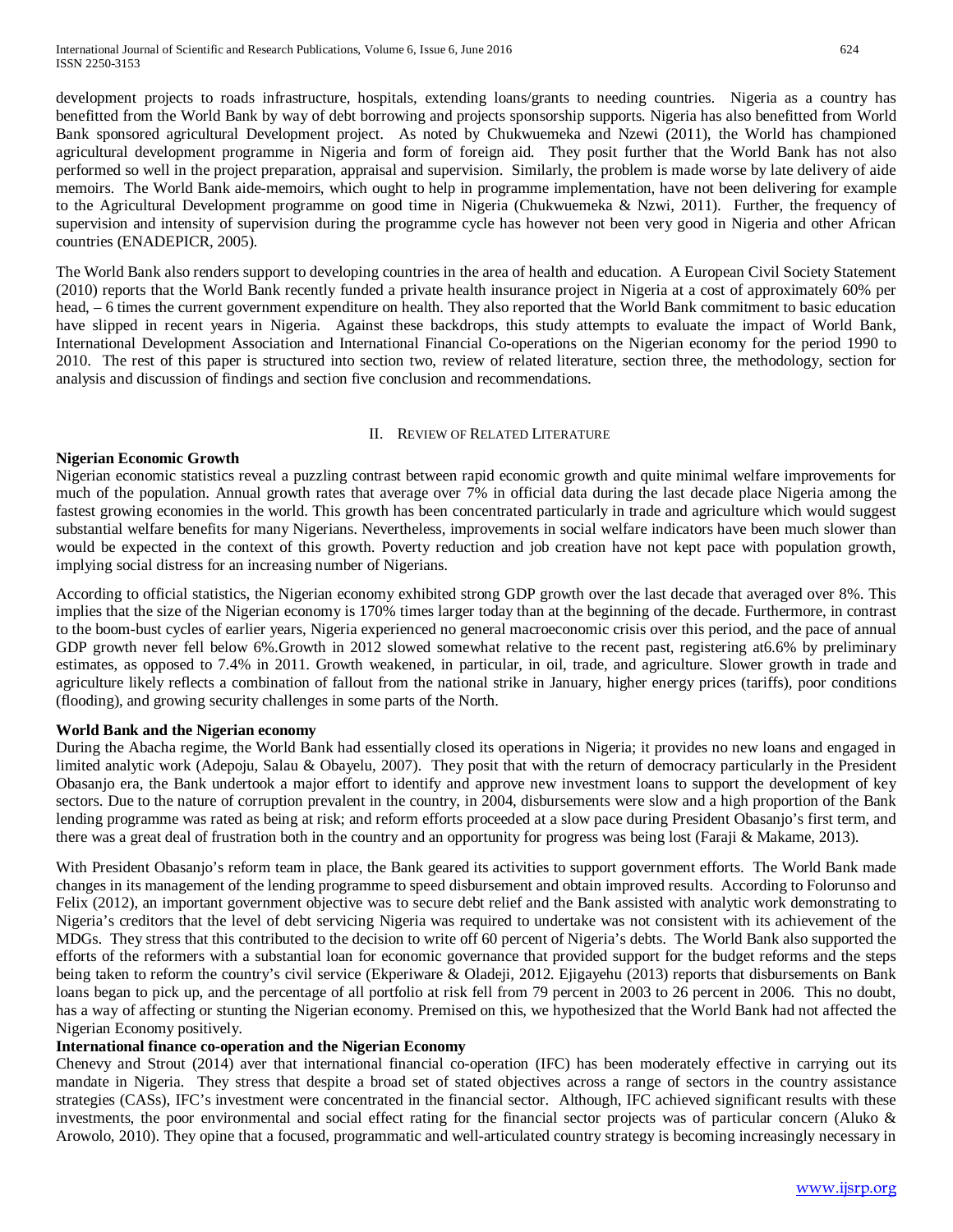light of the size of IFC's operations in Nigeria and their impact on IFC's effectiveness in Africa. Over the review period, IFC's main contribution was the provision of long-term financing and improvement in the corporate governance practices of Nigerian financial institutions. In addition to the financial sector, IFC achieved development impacts in the telecommunications, but it had limited or no presence in infrastructure, agribusiness and manufacturing. Failures to develop projects in infrastructure and agribusiness in the past could be explained by the distorted and uncertain policy environments as well as by the dominance of government parastatals, particularly in the infrastructure sector. However, in the future, IFC is expected to focus its efforts in infrastructure on the power sector, which has been a major source of concern to all Nigerians. Given the intervention of this international body, - IFC, it is imperative to empirically ascertain how it has affected the Nigerian economy in the period under consideration. Thus, we hypothesize that International financial co-operation has not significantly affected the Nigerian economy.

## **International Development Association and the Nigerian economy**

The International Development Association (IDA) is the part of the World Bank that helps the world's poorest countries. Established in 1960, IDA aims to reduce poverty by providing loans (called "credits") and grants for programs that boost economic growth, reduce inequalities, and improve people's living conditions.IDA complements the World Bank's original lending arm—the International Bank for Reconstruction and Development (IBRD). Since its inception, IDA has supported activities in 112 countries (Aluko & Arowolo, 2010). Annual commitments have averaged about \$18 billion over the last three years, with about 50 percent of that going to Africa of which Nigeria is inclusive. For the fiscal year ending on June 30, 2014, IDA commitments reached \$22.2 billion spread over 242 new operations. 12 percent of the total was committed on grant terms ( Ayadi, 2013).

The IDA lends to countries with the aim to finance projects that will develop infrastructure and improve education, health care, access to clean water and sanitation facilities, and environmental responsibility. It is considered to be the soft lending window of the World Bank, while the IBRD is considered to be the hard lending window. The association offers grants and loans with maturities ranging from 25 to 40 years, grace periods of 5 to 10 years, and interest rates of 2.8% or 1.25% depending on whether the borrower is a blend country and to which degree it is eligible. Regular IDA-eligible borrowers may take advantage of no-interest loans. Financial resources are allocated to eligible countries based on their success at implementing pro-growth and poverty-reducing domestic policies. The IDA uses the World Bank's Country Policy and Institutional Assessment (CPIA) development indicator to determine each country's place in a resource allocation index. It then prioritizes its lending to those countries, which are indicated to be most promising in terms of favorable policies and aide effectiveness. The IDA adopted the Crisis Response Window in 2007 to enable the rapid provision of emergency financing in response to crises. The association adopted the Immediate Response Mechanism in 2011 to provide IDA borrowers with immediate access to withdraw undisbursed portions of their loans, should a crisis arise that meets the mechanism's criteria.

## III. METHODOLOGY

The focus of this study is to examine the impact of World Bank, International Development Association and International Financial Cooperation on the Nigerian economy for the period, 1990-2010. Annual data set for the period 1990-2010 were extracted from the Central Bank of Nigeria Statistical Bulletin and World Bank Data Bank. The statistical technique employed in this study includes the error correction model (ECM) and the ordinary Least Squares (OLS) multivariate regression. Prior to estimation of the model; stationary tests are conducted to test for its stochastic properties in order to avoid estimating spurious regressions results since estimating regressions using non-stationary variables based on ordinary least square lead to spurious and inconsistent results (Aiyedogbon, 2012). The stationarity properties of the time series data are investigated in this study using the Augmented Dickey-Fuller (ADF) test. According to Nelson and Plosser (1982), Chowdhury (1994), there exist unit roots in most macro -economic time series data. While dealing with time series, it is necessary to analyze whether the series are stationary or not since regression of nonstationery series on other non-stationery series leads to what is known as spurious (bogus) regression causing inconsistency of parameter estimate. The null hypothesis of the existence of unit roots is rejected against the alternative if the ADF test statistic is greater than the critical value, otherwise, the test fails to reject the null hypothesis at 5% level of significance. Johansen and Juselius (1988) approach is utilized in examining the presence or absence of long –run relationships among the variables.

## **Model Specification**

The model employed in this study is of the form: RGDP= F (World Bank loan, IDA GRANT, IFC LOAN). The model above is in a deterministic form. However, it is stated in a stochastic form as GDPGRt =  $\beta$ o +  $\beta$ 1WBLt +  $\beta$ 2IDAGt +  $\beta$ 3IFCLt +  $\beta$ 4EXRt + ut Where:

 $B1 - β4$  are coefficients of parameters to be estimated.

GDPGRt = represents gross domestic product growth rate, and is the endogenous variable,

WBL = World bank loan extended in form of loan to Nigeria..

IDAG = International Development Association Grants.

 $IFC L = International financial cooperation loan.$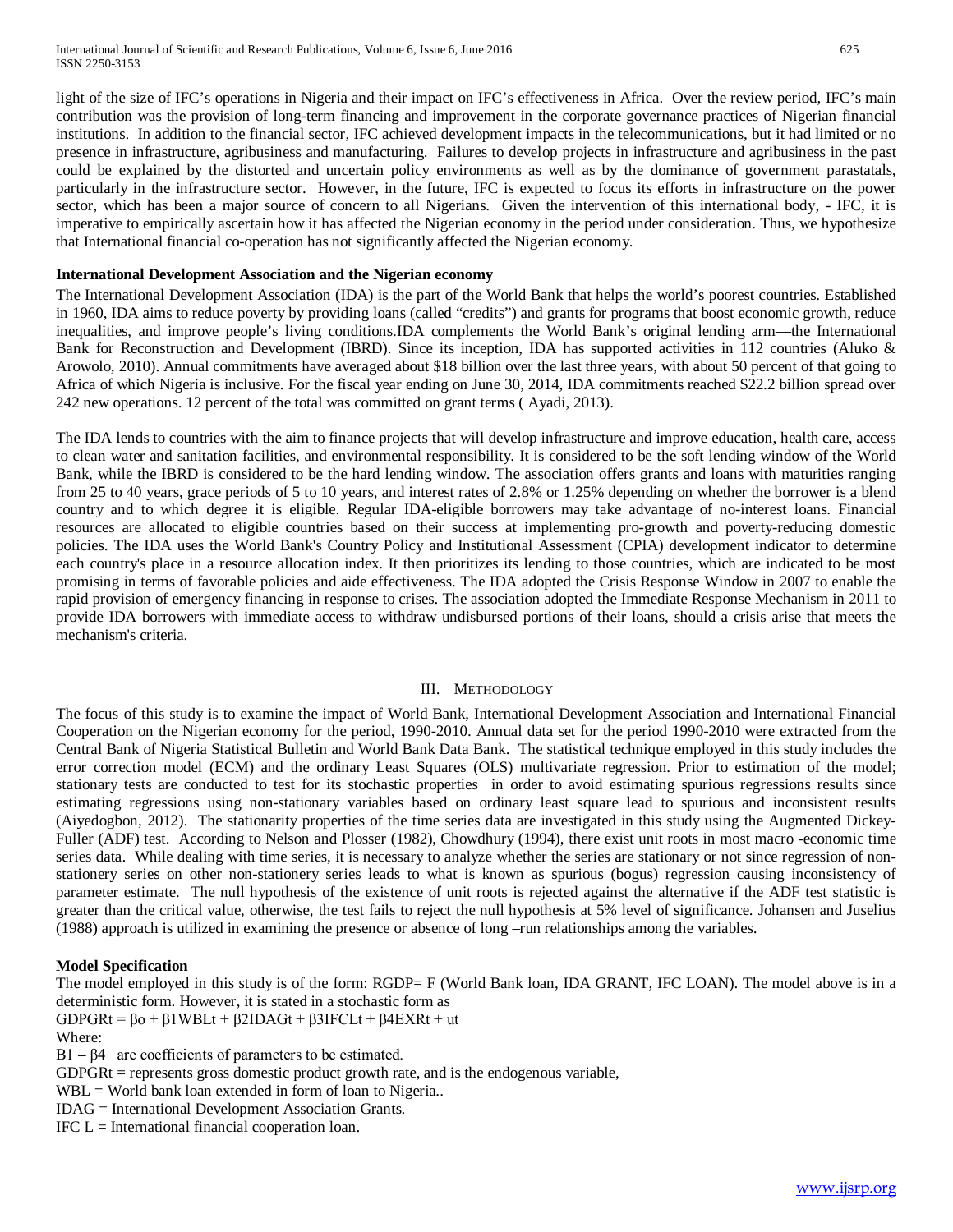International Journal of Scientific and Research Publications, Volume 6, Issue 6, June 2016 626 ISSN 2250-3153

 $EXR = Exchanges$  $ut =$  is the error term  $t =$  represents the time period  $\beta$ o = the intercept term An apriori expectation in this study is  $\beta$ 1 –  $\beta$ 4> 0.. This portends that the set of explanatory variables are expected to positively relate to the GDP growth rate over the period.

#### IV. PRESENTATION AND EMPIRICAL RESULTS

| <b>Data Description</b> |             |             |                  |            |                  |
|-------------------------|-------------|-------------|------------------|------------|------------------|
| <b>YEARS</b>            | <b>RGDP</b> | <b>WBL</b>  | <b>IDAG</b>      | <b>EXR</b> | <b>IFC</b>       |
| 1990                    | 472648.4    | 33438924000 | 3335543000       | 8.03       | 233333345        |
| 1991                    | 545672.4    | 33527205000 | $\theta$         | 9.9        | $\overline{0}$   |
| 1992                    | 875342.5    | 29018714000 | 2414572000       | 17.29      | $\mathbf{0}$     |
| 1993                    | 1089679     | 30735623000 | $\theta$         | 22.06      | 567432777        |
| 1994                    | 1399703     | 33092286000 | 1871671000       | 21         | $\mathbf{0}$     |
| 1995                    | 2907358     | 34094442000 | $\boldsymbol{0}$ | 21.89      | $\boldsymbol{0}$ |
| 1996                    | 4032300     | 31414751000 | 2228630000       | 21.88      | $\boldsymbol{0}$ |
| 1997                    | 4189250     | 28467541000 |                  | 21.88      | $\boldsymbol{0}$ |
| 1998                    | 3989450     | 30313711000 | 1331989000       | 21.88      | $\boldsymbol{0}$ |
| 1999                    | 4679212     | 29368025000 | 1072055000       | 92.33      | $\boldsymbol{0}$ |
| 2000                    | 6713575     | 31581804000 | $\boldsymbol{0}$ | 101.69     | $\boldsymbol{0}$ |
| 2001                    | 6895198     | 30031742000 | 2524307000       | 111.23     | $\boldsymbol{0}$ |
| 2002                    | 7795758     | 29918232000 | 1476880000       | 120.57     | $\Omega$         |
| 2003                    | 9913518     | 34113665000 | $\theta$         | 129.22     | 234217899        |
| 2004                    | 11411067    | 36689358000 | 1710307000       | 132.88     | $\boldsymbol{0}$ |
| 2005                    | 14610881    | 20475927000 | $\theta$         | 131.27     | $\boldsymbol{0}$ |
| 2006                    | 18564595    | 4065417000  | $\theta$         | 128.65     | $\theta$         |
| 2007                    | 20657318    | 3862818000  | 1010498000       | 125.8      | 213332144        |
| 2008                    | 24296329    | 4143915000  | $\overline{0}$   | 118.54     | $\mathbf{0}$     |
| 2009                    | 24794239    | 6847795000  | 432345000        | 148.9      | $\boldsymbol{0}$ |
| 2010                    | 33984754    | 7271144000  | 315097000        | 150.29     | $\mathbf{0}$     |

## **SOURCE: EXTRACTED FROM WORLD BANK DATA BASE**

This section is concerned with the econometric results based on time series used. To undertake a fundamental and rigorous empirical estimation of the model, the long-run estimation of the model was first done using ordinary least squares. Thereafter, the unit root test of all the variables was carried out for the purpose of detrending. Johansen co-integration and parsimonious error correction model (ECM) were used to establish both the long-run and short-run relationships among the variables in the construct. The results are presented below: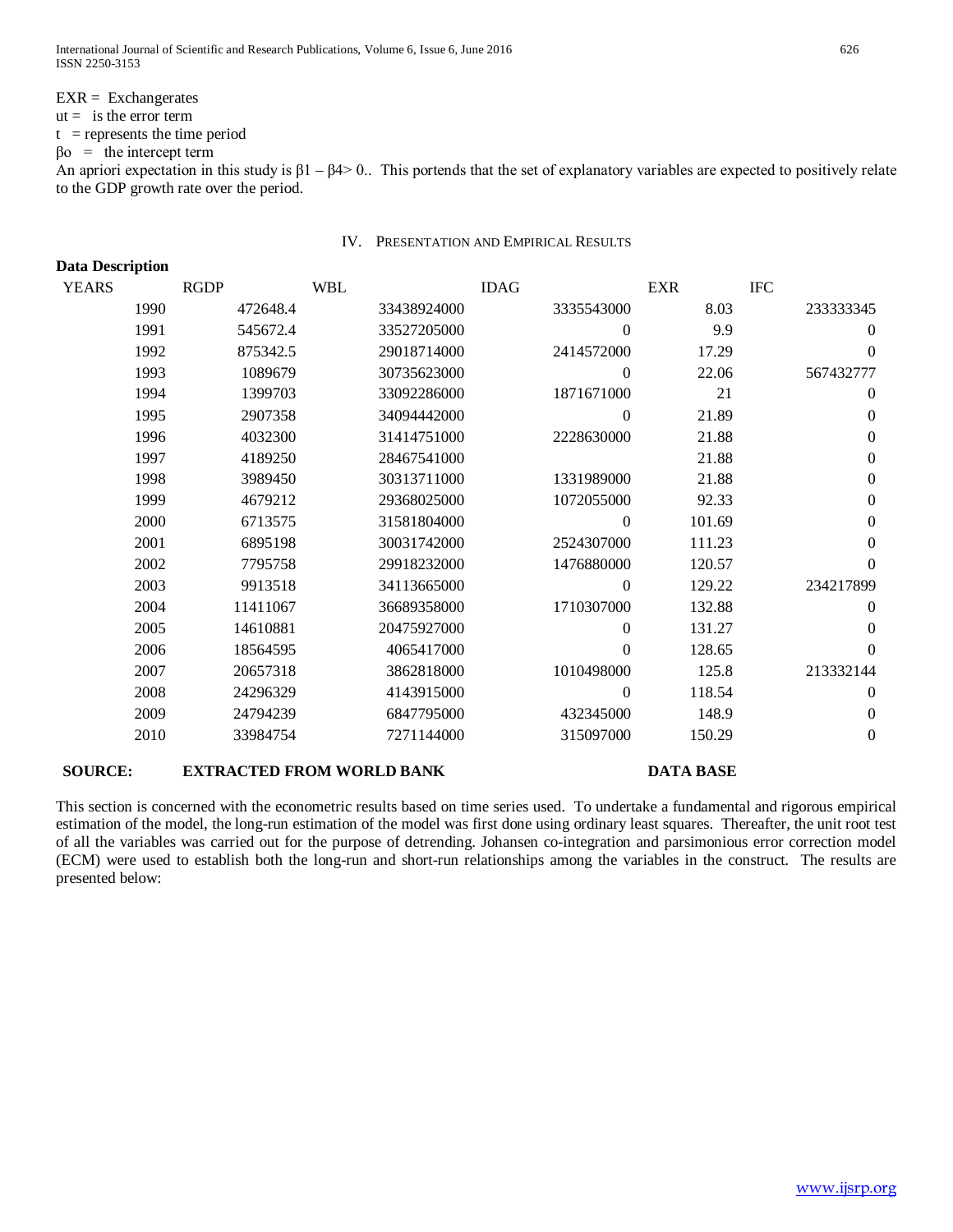## **TABLE A: ORDINARY LEAST SQUARES REGRESSION RESULTS INDICATING THE LONG-RUN RELATIONSHIPS AMONG VARIABLES**

Dependent Variable: RGDP Method: Least Squares Date: 09/06/15 Time: 23:40 Sample (adjusted): 1991 2010 Included observations: 20 after adjustments Convergence achieved after 13 iterations

| Variable                                                                                                           | Coefficient                                                               | Std. Error                                                                                                     | t-Statistic                            | Prob.                                                    |
|--------------------------------------------------------------------------------------------------------------------|---------------------------------------------------------------------------|----------------------------------------------------------------------------------------------------------------|----------------------------------------|----------------------------------------------------------|
| WBL<br><b>IDAG</b><br><b>EXR</b>                                                                                   | $-3.68E - 05$<br>9.57E-05<br>$-21929.48$                                  | 5.14E-05<br>0.000159<br>19871.57                                                                               | $-0.714622$<br>0.601751<br>$-1.103560$ | 0.4851<br>0.5558<br>0.2861                               |
| AR(1)                                                                                                              | 1.166640                                                                  | 0.033858                                                                                                       | 34.45725                               | 0.0000                                                   |
| R-squared<br>Adjusted R-squared<br>S.E. of regression<br>Sum squared resid<br>Log likelihood<br>Durbin-Watson stat | 0.976249<br>0.971796<br>1608790.<br>$4.14E+13$<br>$-311.9672$<br>2.192578 | Mean dependent var<br>S.D. dependent var<br>Akaike info criterion<br>Schwarz criterion<br>Hannan-Quinn criter. |                                        | 10167260<br>9579517.<br>31.59672<br>31.79587<br>31.63560 |
| <b>Inverted AR Roots</b>                                                                                           | 1.17                                                                      | Estimated AR process is nonstationary                                                                          |                                        |                                                          |

## **SOURCE: E-VIEW 7.0**

The result above indicates that the model explained about 97% systematic variation in the dependent variable RGDP. After adjusting for the degree of freedom, the adjusted R-squared Bar coefficient of determination accounted for 97%; leaving 3% unaccounted for due to the presence of stochastic error terms. Using the individual coefficient, it can be observed that a unit change in World Bank loan brings about (-3.68) unit decrease in the Nigerian economy and is statistically insignificant at 95% level. A suggestion that the loans from World Bank to Nigeria over the years have not improved the economy. This may be due to the poor political leadership and the ascendancy of corruption as well as constant embezzlement, which over the years have increased capital flights. A unit change in International Development Association Grants (IDAG) was observed to improve the Nigerian economy under the period considered with (9.57); though is statistically insignificant at 95% level. Similarly, a unit change in exchange rate leads to a (-219) unit decrease in the Nigerian economy. This indicates that the exchange rate has not really aided the impact of these assistants from the international bodies on the Nigerian economy. The Durbin-Watson statistic value of 2.19 points out the presence of serial autocorrelation in the result is unlikely, thus making it useful for policy perspective.

## **Summary of the Unit Root Test at 5%**

| Variables   | <b>ADF Statistics</b> | <b>T-Critical Values</b> | <b>Remark</b>              |
|-------------|-----------------------|--------------------------|----------------------------|
| <b>RGDP</b> | -4.957404             | $-3.673616$              | <b>Stationary at First</b> |
|             |                       |                          | difference                 |
| <b>INBL</b> | $-3.931510$           | $-3.690814$              | <b>Stationary at First</b> |
|             |                       |                          | difference                 |
| <b>IDAG</b> | $-4.215697$           | $-3.690814$              | <b>Stationary at First</b> |
|             |                       |                          | difference                 |
| <b>EXR</b>  | -4.144840             | $-3.673616$              | <b>Stationary at First</b> |
|             |                       |                          | difference                 |
| <b>IFC</b>  | $-6.922861$           | $-3.673616$              | <b>Stationary at First</b> |
|             |                       |                          | difference                 |

## **Source: Author's Computation, 2015.**

The above table shows that all the variables are stationary at first difference. This advance stage was made after the initial unit root test at level using the Augmented Dickey-Fuller test statistics compared against the McKinnon critical values at 5%.Since all the variables are stationary at their first difference, it therefore creates a good avenue for the application of the Johansen co-integration procedure to examine whether a long-run stable relationship exists among the variables so as to use the error correction model.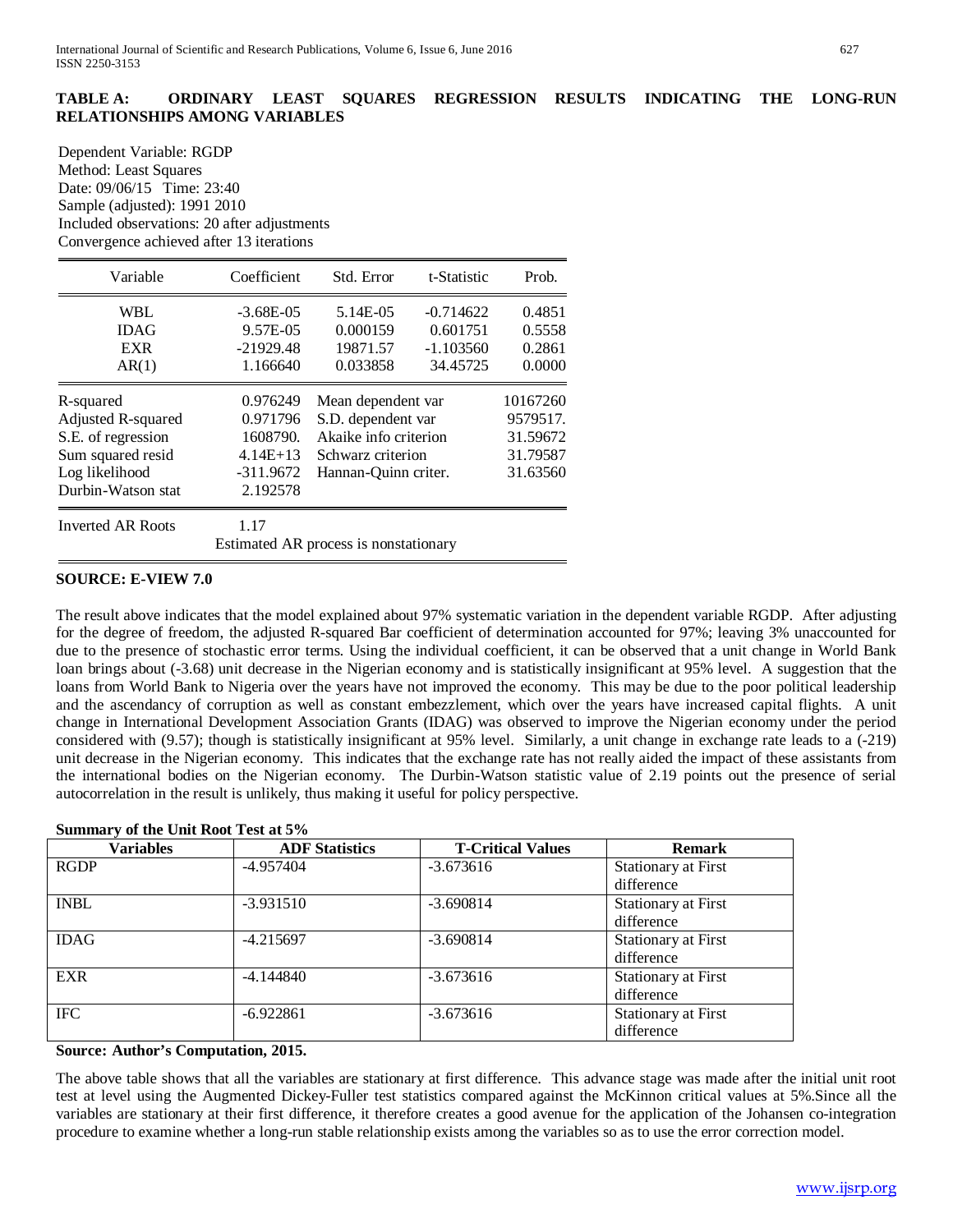## **The Johansen co-integration test**

**Table B: Johansen Co-integration result** Date: 09/08/15 Time: 10:12 Sample (adjusted): 1992 2010 Included observations: 19 after adjustments Trend assumption: Linear deterministic trend Series: RGDP WBL IDAG EXR IFC Lags interval (in first differences): 1 to 1

## Unrestricted Cointegration Rank Test (Trace)

| Hypothesized<br>No. of $CE(s)$ | Eigenvalue | Trace<br><b>Statistic</b> | 0.05<br><b>Critical Value</b> | Prob. $**$ |
|--------------------------------|------------|---------------------------|-------------------------------|------------|
| None $*$                       | 0.948824   | 115.8010                  | 69.81889                      | 0.0000     |
| At most $1 *$                  | 0.809733   | 59.32374                  | 47.85613                      | 0.0029     |
| At most $2$                    | 0.552566   | 27.79649                  | 29.79707                      | 0.0836     |
| At most $3$                    | 0.465345   | 12.51618                  | 15.49471                      | 0.1338     |
| At most 4                      | 0.032087   | 0.619652                  | 3.841466                      | 0.4312     |

Trace test indicates 2 cointegrating eqn(s) at the 0.05 level

\* denotes rejection of the hypothesis at the 0.05 level

\*\*MacKinnon-Haug-Michelis (1999) p-values

## Unrestricted Cointegration Rank Test (Maximum Eigenvalue)

| Hypothesized<br>No. of $CE(s)$                                   | Eigenvalue                                               | Max-Eigen<br><b>Statistic</b>                            | 0.05<br><b>Critical Value</b>                            | Prob. $**$                                     |
|------------------------------------------------------------------|----------------------------------------------------------|----------------------------------------------------------|----------------------------------------------------------|------------------------------------------------|
| None $*$<br>At most $1 *$<br>At most 2<br>At most 3<br>At most 4 | 0.948824<br>0.809733<br>0.552566<br>0.465345<br>0.032087 | 56.47731<br>31.52724<br>15.28031<br>11.89653<br>0.619652 | 33.87687<br>27.58434<br>21.13162<br>14.26460<br>3.841466 | 0.0000<br>0.0147<br>0.2697<br>0.1146<br>0.4312 |

Max-eigenvalue test indicates 2 cointegrating eqn(s) at the 0.05 level

\* denotes rejection of the hypothesis at the 0.05 level

\*\*MacKinnon-Haug-Michelis (1999) p-values

Examination of the results above indicates that both the trace and maximum Eigen value statistics depict there are at least two cointegrating variables in the relationship between Real Gross Domestic Product and all the independent variables. The meaning of this is that there exist a long-run relationship between World Bank, International Development Association (IDA) and International Financial Co-operation and the Nigerian economy.

## **Parsimonious ECM**

The parsimonious Error Correction Model (ECM) as it is generally known restrict the number of parameter estimates into a regression model. The basic function of the ECM is to combine short-run dynamics with long run equilibrium in a broad econometric framework. In this empirical estimation, the ECM is estimated using the first difference of the variables. The results are contained on the table below.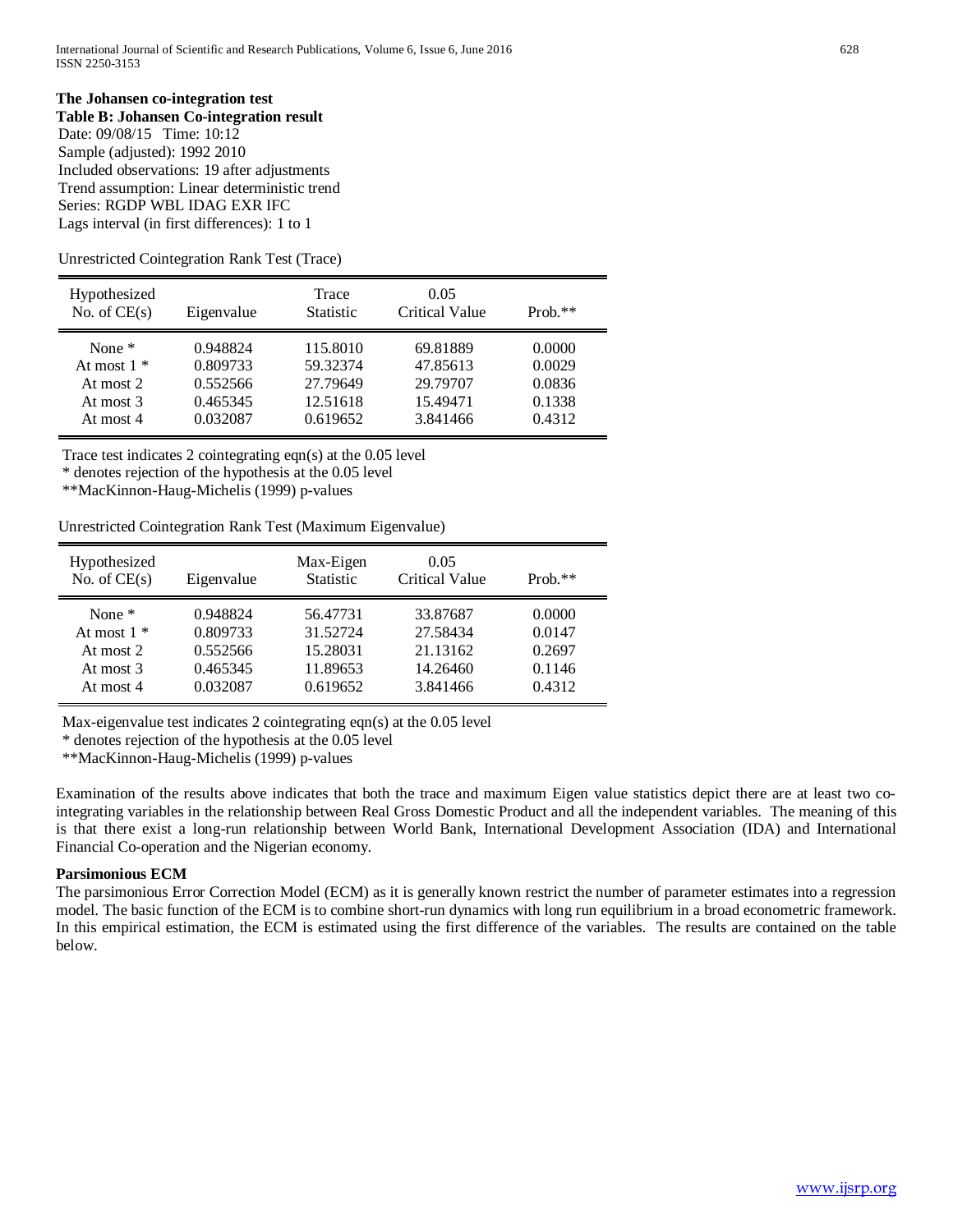# **Table C: Parsimonious ECM**

Dependent Variable: DRGDP Method: Least Squares Date: 09/08/15 Time: 10:37 Sample (adjusted): 1993 2010 Included observations: 18 after adjustments

| Variable           | Coefficient | Std. Error            | t-Statistic | Prob.    |
|--------------------|-------------|-----------------------|-------------|----------|
| C                  | 576817.1    | 891864.8              | 0.646754    | 0.5311   |
| $DRGDP(-2)$        | 1.067534    | 0.439201              | 2.430625    | 0.0334   |
| $DWBL(-1)$         | 3.09E-05    | 0.000144              | 0.214378    | 0.8342   |
| <b>DEXR</b>        | $-11304.41$ | 32690.94              | $-0.345796$ | 0.7360   |
| <b>DIDAG</b>       | 0.000121    | 0.000344              | 0.352004    | 0.7315   |
| <b>DIFC</b>        | 0.000971    | 0.002745              | 0.353658    | 0.7303   |
| $ECM(-1)$          | 0.011139    | 0.273805              | 0.040684    | 0.0003   |
| R-squared          | 0.758982    | Mean dependent var    |             | 1839412. |
| Adjusted R-squared | 0.687002    | S.D. dependent var    |             | 2212734. |
| S.E. of regression | 2148743.    | Akaike info criterion |             | 32.28397 |
| Sum squared resid  | $5.08E+13$  | Schwarz criterion     |             | 32.63022 |
| Log likelihood     | $-283.5557$ | Hannan-Quinn criter.  |             | 32.33171 |
| F-statistic        | 1.171270    | Durbin-Watson stat    |             | 1.923850 |
| Prob(F-statistic)  | 0.000491    |                       |             |          |

## **SOURCE: E-VIEW 7.0**

The adjusted R-squared value of 0.75 shows that about 68% of the variation in the dependent variable, RGDP is collectively explained by the included regressors, leaving the remaining 32% unexplained due to presence of the disturbance terms. It is crystal clear that the estimated model is robust. The f-statics at 1.17 with p-value of 0.004191, shows that at 5% significant level, we cannot reject the alternative hypothesis which connotes a systematic relationship between the dependent variable and all the exogenous variables employed in the construct.

An examination of the coefficient of each independent variables shows that a period lag of World Bank, IDA and IFC loan/grants assisted Nigeria to enhance the economy with a value of 3.09%, 0.000121, 0.00097 unit increase; though not statistically significant at 95% level. While exchange rate was observed to decrease the Nigerian economy in the period observed. The ECM value of 0.011139 showed that any temporary deviation from the long-run equilibrium between DRGDP and the regressors can be restored at the rate of 1.11%. Finally, the Durbin-Watson statistics put at 1.92 which can be approximated shows the absence of first-order serial dependence.

## V. SUMMARY, CONCLUSION AND RECOMMENDATION

This paper has examined the impact of World Bank, International Development Association and International Financial Co-operation on the Nigerian economy, from 1990 to 2010. The impact of these international bodies through project supports is supposed to engender the performance of the Nigerian economy over the years. It appears, the reverse is the experience. Weak institutional framework and corporate governance structure in the country have exacerbated the refusal of these international bodies to positively impact on the Nigerian economy. The empirical estimation made points to this assertion. The result shows that they have positively contributed to the economy; their impact has not been significant.

This calls for a major concern by the current administration of General Buhari and Professor Osinbajo led government to radically tackle the loop holes that have adversely affected the impact of these international bodies against the Nigerian economy.

Premised on this, it is therefore recommended that the Nigerian government put stringent measures/policies to ensure the assistances from these bodies are well utilized so as to positively enhance the Nigerian economy.

## **REFERENCES**

- [1] Adepoju, A.A., Salau, A.S. & Obayelu, A.E. (2007). "The Effects of External Debt Management on Sustainable Economic Growth and Development: Lessons from Nigeria". Munich Personal RePEC Achieve (MPRA). Paper No. 2147.
- [2] Aluko, F. & Arowolo, D. (2010). "Foreign Aid, the Third World Debt Crisis and the Implication for Economic Development: The Nigerian Experience". African Journal of Political Science and International Relations, 4(4): 120-127.
- [3] Chenery, H.B. & Strout, A. (2014). "Foreign Assistance and Economic Development". American Economic Review, 56: 679-733.